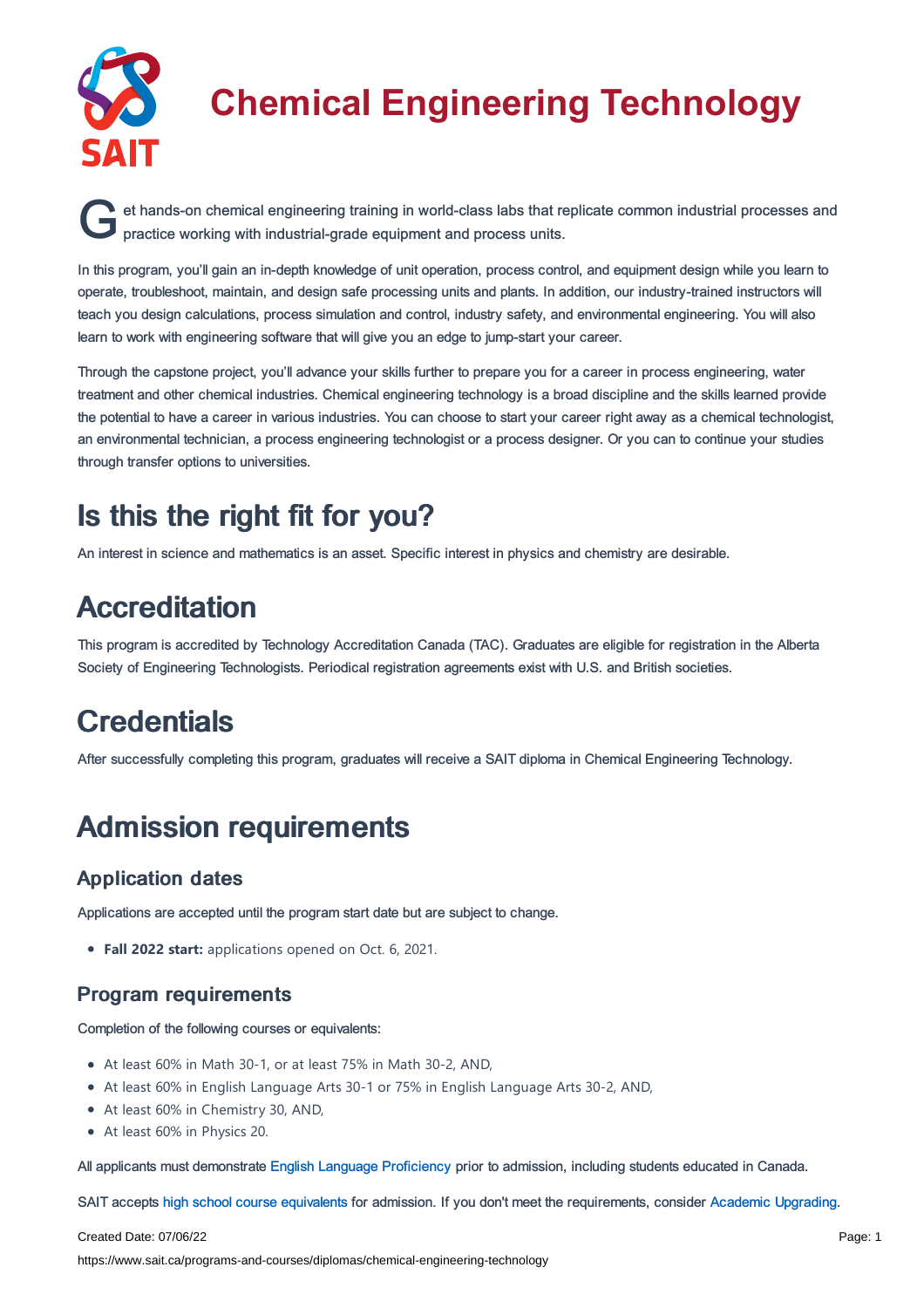SAIT evaluates [international](https://www.sait.ca/admissions/after-you-apply/international-document-assessment) documents for admissions. After you've applied, consider our international document assessment service if your education is from outside of Canada.

#### Direct entry: four-step process

**Step 1:** Read the program information to see the qualities needed for student success.

**Step 2:** Ensure that you meet all of the admission requirements listed above.

**Step 3:** [Apply](https://www.sait.ca/admissions/apply) to Chemical Laboratory Technology and submit your transcripts and/or [anticipated](https://www.sait.ca/admissions/after-you-apply/transcripts-and-supporting-documents) final grades.

Admission will be extended on a first-qualified, first-offered basis until the program is full.

**Step 4:** Find out how to monitor your application status after you [apply](https://www.sait.ca/admissions/after-you-apply/tracking-your-application).

### Communication during admission

Email is the primary source of communication during the selection process. Ensure your personal email account is managed appropriately to receive our emails, files and communications. We recommend you add the [macphail.students@sait.ca](https://sait.camailto:macphail.students@sait.ca) domain to your safe senders' list or you risk missing critical email messages.

### Costs 2022/23

#### Domestic tuition and fees

Cost per credit: \$178

| Year | <b>Number of semesters</b> | <b>Tuition fees</b> | <b>SAIT fees</b>                            | Saitsa fees* | <b>Total</b> |
|------|----------------------------|---------------------|---------------------------------------------|--------------|--------------|
|      |                            | \$5,607             | [brick: sait-fee-total ref: fees-year22-23] | \$553        | \$7,076      |
|      |                            | \$5,340             | [brick: sait-fee-total ref: fees-year22-23] | \$553        | \$6,809      |

### International tuition and fees

Cost per credit: \$600.54

| Year | <b>Number of semesters</b> | <b>Tuition fees</b> | <b>SAIT fees</b>                            | Saitsa fees* | Total       |
|------|----------------------------|---------------------|---------------------------------------------|--------------|-------------|
|      |                            | \$18,917.01         | [brick: sait-fee-total ref: fees-year22-23] | \$553        | \$20,386.01 |
|      |                            | \$18,016.20         | [brick: sait-fee-total ref: fees-year22-23] | \$553        | \$19,485.20 |

\*Maximum fee. Actual fees may be less and are based on the number of credits a student takes per semester and whether they opt-out of health and dental benefits.

### SAIT fees

- Campus athletic and recreation fee: \$196
- Universal transit pass (Upass): \$320
- Student support fee: \$200
- Student technology fee: \$200

### Saitsa fees

### Student Association fee

Created Date: 07/06/22 https://www.sait.ca/programs-and-courses/diplomas/chemical-engineering-technology